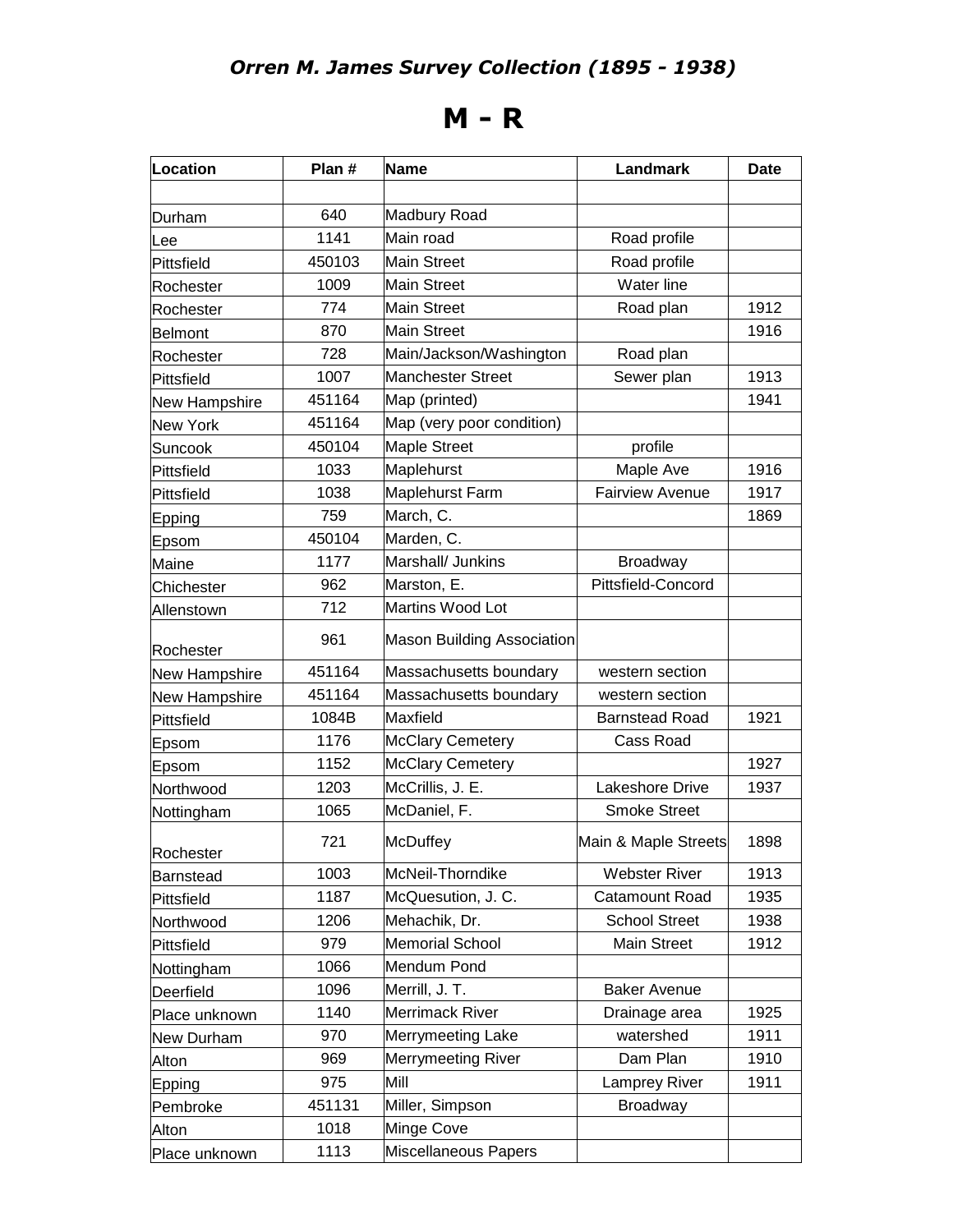| West Hartford,<br>Vermont | 689       | <b>Mitchell Lake</b>                   |                                           | 1892 |
|---------------------------|-----------|----------------------------------------|-------------------------------------------|------|
| Allenstown                | 823       | Mitchell, J.M.                         |                                           | 1908 |
| Allenstown                | 819       | Mitchell, J.M.                         | <b>Bear Brook</b>                         | 1912 |
| Allenstown                | 822       | Mitchell, J.M.                         | <b>Bear Brook</b>                         |      |
| Allenstown                | 820       | Mitchell, J.M.                         | New Rye Road                              |      |
| Strafford                 | 1171      | Moffatt, K.                            | <b>Bow Lake</b>                           | 1928 |
| Rochester                 | 734       | Moore-Corsette Line                    |                                           |      |
| Strafford                 | 1211      | Morse, A. M.                           | <b>Bow Lake</b>                           | 1939 |
| Loudon                    | 663       | Morse, E. L.                           | Lot #147                                  |      |
| Deerfield                 | 1029      | Mountain Road/Long Street              | Road Plan                                 | 1916 |
| Ossipee                   | 1031      | Mountain view, Standard<br>Oil         | Highway                                   |      |
| Chichester                | 450103    | <b>Mountains from Garvins</b><br>House |                                           |      |
| Alton                     | 450104(C) | Munroe, S.B., Property                 |                                           |      |
| Northwood                 | 680       | New cemetery                           | Mountain Road                             |      |
| New Hampshire             | 450103    | New Hampshire Map                      |                                           |      |
| Epsom                     | 932       | New Rye Cemetery                       | New Rye Road                              | 1909 |
| Newmarket                 | 803       | Newmarket town farm                    | <b>Great Bay</b>                          | 1908 |
| Pembroke                  | 450103    | North Pembroke lots                    |                                           |      |
| Northwood                 | 796       | North Shore Park                       | Suncook Lake                              | 1912 |
| Northfield                | 451152    | Northfield/Tilton Water<br>Works       |                                           |      |
| Rochester                 | 1030      | Norway Plains Co.                      | <b>Cocheco River</b>                      |      |
| Place unknown             | 764       | Nott-Blaisdell Road                    |                                           | 1838 |
| Pittsfield                | 1002      | Nutter/Morrill                         | Pittsfield-Northwood                      |      |
| Pembroke                  | 451131    | <b>Old Cemetery</b>                    | East Pembroke                             |      |
|                           | 451142    | <b>Old Province Roads</b>              |                                           |      |
| Loudon                    | 450103    | Ordway, M. E. & H. A.                  |                                           |      |
| <b>New Castle</b>         | 724       | Osgood, A. N.                          | <b>Fort Constitution</b><br><b>Street</b> |      |
| <b>New Castle</b>         | 450104    | Osgood, A. N.                          |                                           |      |
| Pittsfield                | 679       | Osgood, F.                             | <b>Chestnut Street</b>                    |      |
| Suncook                   | 656       | Otterson, T. J.                        |                                           |      |
| Strafford                 | 1076      | Patterson, W. A.                       | Province Road                             | 1920 |
| Raymond                   | 902       | Pawtuckaway                            | <b>Dolduff Ponds</b>                      | 1839 |
| Vermont                   | 1060      | Peacham Pond                           | Old Bruce dam                             | 1912 |
| Concord                   | 450103(A) | <b>Pembroke Street</b>                 | <b>Suncook River</b>                      |      |
| Pembroke                  | 920       | <b>Pembroke Street</b>                 | Sewer plan                                | 1906 |
| Pittsfield                | 451142    | Perkins, M. D., Estate                 | Barnstead                                 |      |
| Strafford                 | 1017      | Perkins, W.                            | <b>Little Suncook River</b>               |      |
| Northwood                 | 1134      | Philbrick, D. J.                       | cemetery                                  |      |
| Pittsfield                | 1072      | Pierce, J. W.                          | Highway to<br>Gilmanton                   | 1856 |
| Chichester                | 806       | Pierce, W. W.                          |                                           | 1908 |
| Epping                    | 752       | Pike, J. H., & S. Dow                  |                                           | 1867 |
| Stratford                 | 1183      | <b>Pinehurst School</b>                | <b>Bow Lake Road</b>                      |      |
| Place unknown             | 1104      | Pinkham Wood Lot                       | Turnpike                                  | 1894 |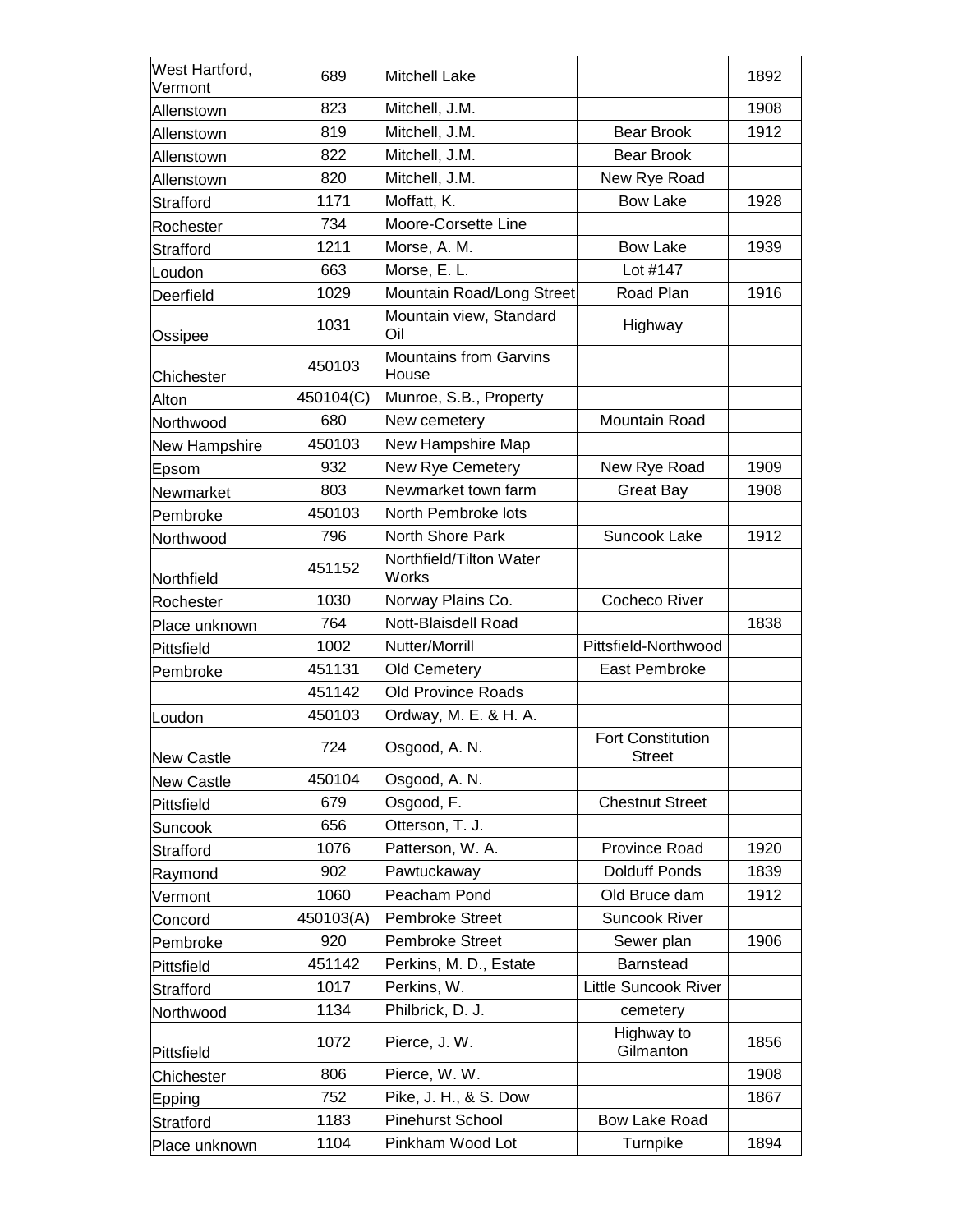| Place unknown        | 908       | Pinkham Wood Lot                   |                                  | 1894 |
|----------------------|-----------|------------------------------------|----------------------------------|------|
| Northwood            | 1151      | Pinkham, L.                        | <b>Bow Street</b>                | 1926 |
| Place unknown        | 876       | Pinkham/Pillsbury                  | Poor Farm Hill                   |      |
| Pittsfield           | 794       | <b>Pittsfield Common</b>           | South Main Street                | 1903 |
| Pittsfield           | 912       | <b>Pittsfield Library</b>          | <b>Main Street</b>               | 1909 |
| Pittsfield           | 1196      | <b>Pittsfield Mill</b>             | <b>Mill Street</b>               | 1936 |
| Pittsfield           | 1006      | <b>Pittsfield Mill</b>             | <b>Main Street</b>               | 1913 |
| Pittsfield           | 790       | <b>Pittsfield Shoe Company</b>     |                                  |      |
| York Beach,<br>Maine | 931       | Plan of lots                       |                                  | 1907 |
| Barrington           | 450104    | Plan of Road to Strafford          |                                  | 1895 |
| Northwood            | 702       | <b>Pleasant Pond</b>               | Deerfield                        |      |
| Rochester            | 1013      | <b>Pleasant Street</b>             | Road profile                     | 1914 |
| Milton               | 1050      | Porter-Milton Ice                  | Ossipee-Rochester                |      |
| Gilmanton            | 944       | Potter                             | <b>Crystal Lake</b>              | 1909 |
| Pittsfield           | 966       | Potter, H. A.                      |                                  | 1910 |
| New Durham           | 1100      | Powder Mill                        | Road Plan                        | 1923 |
| Concord              | 678       | Prescott, M. E.                    | Prescott/Ormond<br><b>Street</b> | 1897 |
| Concord              | 451131    | Prescott, M. S.                    | Free Bridge Road                 |      |
| Newmarket            | 1165      | <b>Prescott/Short Streets</b>      | Road plan                        |      |
| Strafford            | 706       | Prop school lot                    |                                  |      |
| Place unknown        | 451144    | <b>Proposed Park</b>               |                                  |      |
| Merrimack            | 450114    | Proposed park                      |                                  |      |
| Northwood            | 898       | Proposed pipeline                  | Jenness Road                     |      |
| Alton                | 1022      | Proposed school                    |                                  | 1915 |
| Barnstead            | 959       | Prouty, M.E.                       | <b>Beauty Hill Road</b>          | 1910 |
| Deerfield            | 1100      | Quimby                             | Deerfield/Pleasant<br>Pond       |      |
| Northwood            | 960       | Rand, F. L.                        | Jenness Pond                     |      |
| Epsom                | 450103(B) | Rand, G. H., Estate                | <b>Suncook Railroad</b>          |      |
| Suncook              | 450103    | Rand, G.H., Eestate<br>Railroad    | Epsom                            |      |
| Chichester           | 850       | <b>Red Hall Farm</b>               | <b>Blackman Road</b>             | 1901 |
| Franklin             | 450104    | Reservoir                          | Proposed                         |      |
| Loudon               | 1027B     | Retaining wall                     | Mill Pond                        | 1915 |
| Loudon               | 1027A     | Retaining wall                     | Mill Pond                        | 1915 |
| Pittsfield           | 451164    | Riverside Manufacturing<br>Company |                                  |      |
| Pittsfield           | 732       | Riverside Mfg. Co.                 | <b>Suncook River</b>             |      |
| Strafford            | 450101    | Road                               |                                  | 1935 |
| Alton                |           | Road plan                          |                                  | 1922 |
| Barnstead            | 450104    | Road plan                          |                                  |      |
| Lee                  | 763       | Road plan                          | Lamprey River                    |      |
| Northwood            | 777       | Road plan                          | Suncook Lake                     |      |
| Conway               | 450104(B) | Road plan                          | F. A. P.-1479                    | 1948 |
| Strafford            | 711A      | Road to Barrington                 | Road plan                        | 1895 |
| Newmarket            | 746       | Road to Railroad junction          | Road plan                        |      |
| Barrington           | 711B      | Road to Strafford                  | Road Plan                        | 1895 |